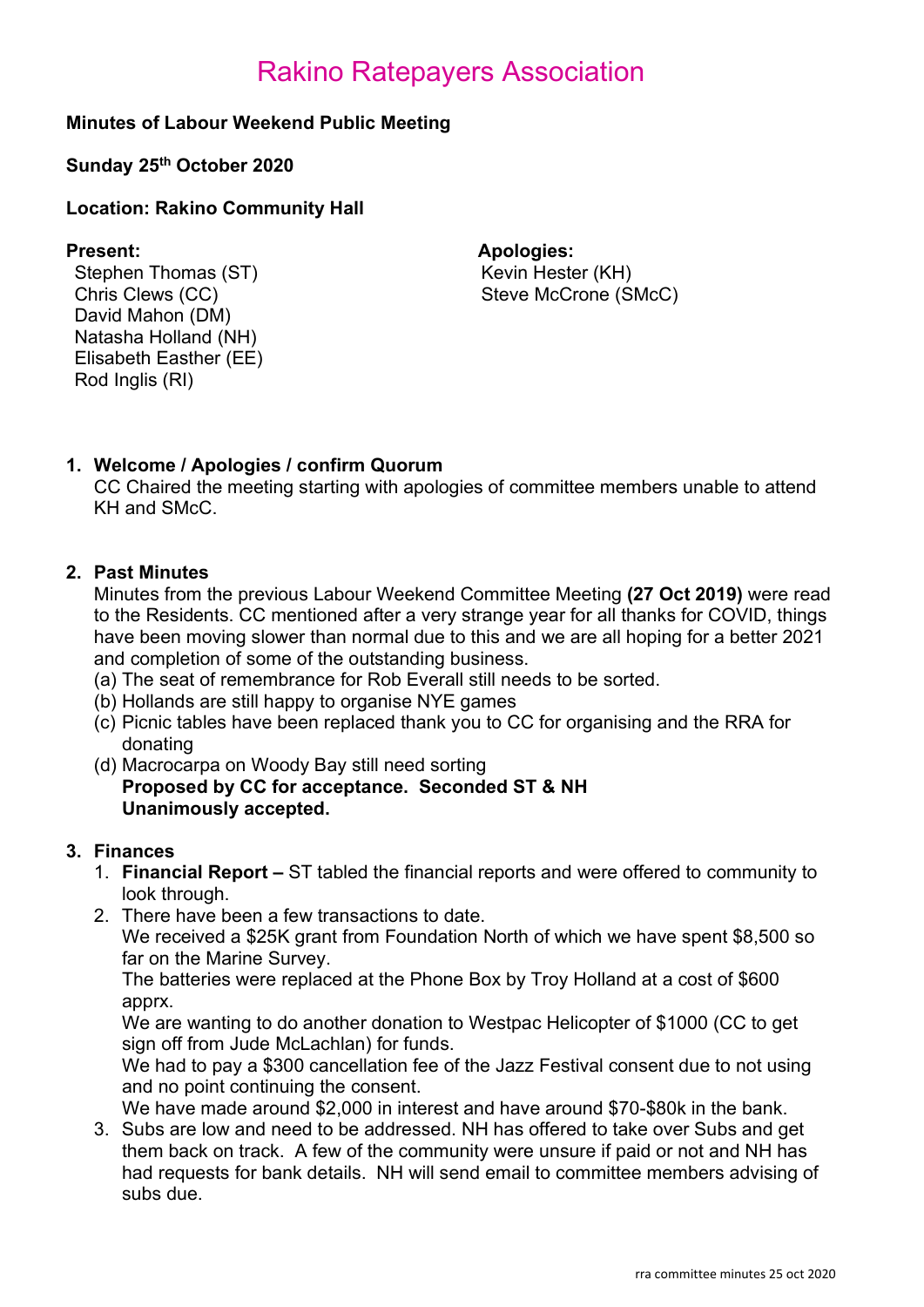# 4. Community Hall:

Deliberations continue at Council, they are still keen for the Community to take over the Hall and its maintenance due to costs of moving/fixing the hall. This is not something we are particularly keen on but we will organise a Community Survey to see what direction everyone wants to see the Hall go in.

# 5. Marine Protection Area

CC started the conversation making it clear to the Community that no decisions will be made on a Marine Reserve without the community consultation/buy in. EE has done an great job of getting funding from Foundation North (\$25k) which has allowed us to get a Marine survey done of the surrounding Rakino. EE also reiterated to the Community that it was only a survey to see what is actually there to help make a decision on whether we can actually do a Marine Area. There is NO Marine Area going in at this stage contrary to the rumours people have been hearing.

EE went on to read the report that was prepared by Dr Tim Haggit detailing what they found. The report will be made available to the community to read.

EE also mentioned that the Noises have been trying for years to get a protection area and they still have not managed to achieve this. It was also brought up by the community if there are any other ways we can help with protection eg Wetlands, more planting, more education.

There is a proposed Rakino Nature Day which would see the marine scientists come in the research vessel and give some talks, and bring their amazing microscopes and a few other tools and also have Kerry Lukies the seabird woman give some talks and walks.. and share some of the wonders that people live and swim among and perhaps don't know about.

The proposed dates are Saturday Jan 9 with back up date if weather not decent, Jan 16.

### 6. Fire Report

Bev gave the Community a Fire Report advising them that we had 3 Fire Lords serviced in July and only 2 were returned, the  $3<sup>rd</sup>$  apparently could not be repaired. It was proposed that maybe \$\$ could be spent on education on fire. Fire and Permits only available until December. Bev mentioned that she receives notifications each week of what permits have been submitted. Since May this year there has been 20 fire permits to date. Bev asked if the Community can please ensure they notify Bev/Hank if you have fire permit. Conditions also need to be ok to have a fire regardless if you have a permit. Its recommended that you have a fire lord onsite or buckets of water and to also notify the Community to avoid any panic when people see smoke. There are also new updated Fire signs coming.

CC then went on to reiterate to the Community that Bev and Hank are Volunteers and to ensure they are respected.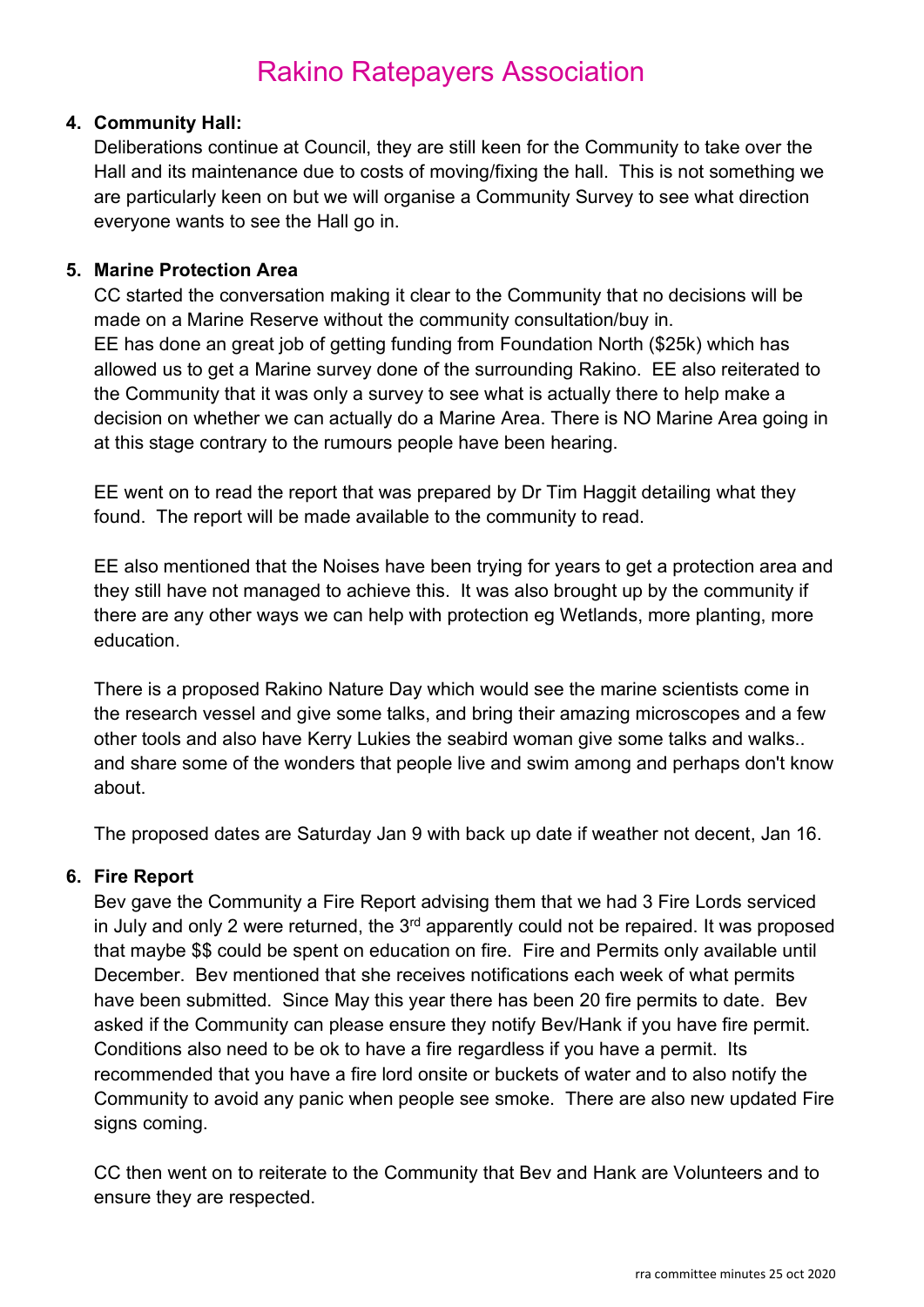The Fire Officer attended the last RRA meeting and advised the issue is Health & Safety around the why we are not allowed any more fire lords on the Island. We are not meant to be fighting fires.

# 7. Helipad and utility shed.

The location of the Fire Shed/Water tank was discussed with the Community. There had been a complaint by someone in the community about the position of the water tank so it has now been moved off AT land and onto Ross Hawkins land with his approval. There was a general feeling from some of the community that there hasn't been enough communication around what was proposed. This was however discussed at the last Community Meeting. The Community were shown a map of the location of the Fire shed/water tank. ST has been given a generator for the Fire Shed. It was confirmed that this would only run in an emergency. There was some confusion on whether the water could be used for community use, however this was decided it would be too hard to control and the purpose of the tank is for putting out fires. We will need to power to the shed to power a proper fire siren that can be heard by the entire Island. We plan to move the Defib also. The Defib is also up to date.

It was mentioned in regard to the Heli Pad that they require a 10 x 10 concrete pad to land. There was concern from some of the Residents that they don't want this to be a landing spot for ALL Choppers, just emergency.

It was agreed that the RRA need to put together some more information for the Residents about the proposed move and look of the Fire Shed before anything further happened. CC mentioned that this would be a community build that we could all get involved in. CC will put together an email to send out.

# 8. Moorings:

RRA Committee are keen to get an updated contact list of all mooring owners with the proposal of putting name and number on their moorings (optional) with the thought if they were empty someone may be able to use them. Also look at getting some signs made up on how to tie up a boat properly. NH will compile updated list.

It was also pointed out that the RRA Committee are not responsible for managing the moorings this is the responsibility of the Harbour Master.

Residents were advised that John McCulloch has applied for 2 new moorings in Pohutukawa Bay.

### 9. New Business:

#### Les

Les wanted to let the community know about his recent dog bite and to remind people to keep their dogs under control. He also mentioned that there had been a couple of other incidents regarding other dogs and another resident. Les was advised that he should formally lay a complaint against the dog that bit him. Also a reminder for dog owners to please pick up their dog poo. It was made clear that the RRA Committee does not have enforcement authority.